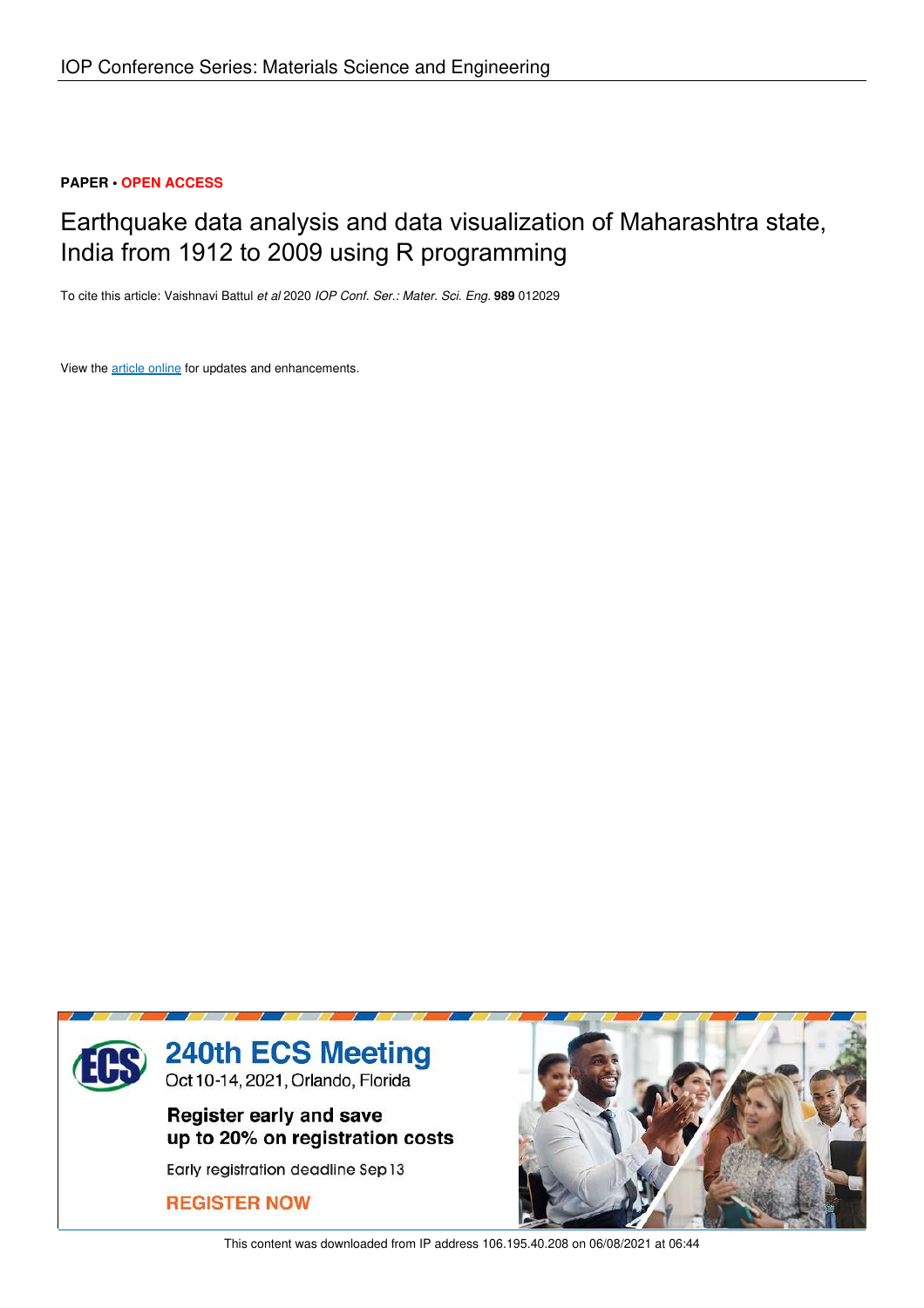IOP Publishing

 **Vaishnavi Battul1,3 Helen Santhi M<sup>1</sup>and Malathi G<sup>2</sup>**

- <sup>1</sup>School of Civil Engineering, Vellore Institute of Technology, Chennai, TamilNadu, India
- <sup>2</sup> School of Computer Science and Engineering, Vellore Institute of Technology ,Chennai, Tamil Nadu, India

 ${}^{3}$ Email: vaishnavi.2019@vitstudent.ac.in

**Abstract**. This paper presents the seismic data analysis and visualization using R programming for the state of Maharashtra, India. Maharashtra has witnessed a significant number of earthquakes ranging from low to high in magnitude. The past earthquake data of a particular location are useful to the civil and structural engineers for the safe and efficient planning, designing and construction of seismic resistant buildings in that locality. In this paper the past earthquake data of Maharashtra from the year 1912 to 2009 are collected and analyzed. There are 53 earthquake data with magnitudes ranging from 3.6 to 7.2. This analysis shows the relationship between magnitude and depth, intensity and PGA, visualization of classification of earthquakes depends on magnitude and intensity.

## **1. Introduction**

Data analysis and data visualization are being used in almost all fields of science, engineering and business. In order to understand and make conclusions on any project, interpretation of data is the key function which majorly depends on how efficiently the data analysis and visualization are carried out. Many researchers have started analyzing earthquake data worldwide [1, 4, 5] and contributing towards the design of seismic resistant infrastructure. Earthquake is one of the major disasters threatening the world and the assessment of risk involved is to be evaluated to protect the life of people and their possessions. In India, most of the parts are vulnerable to earthquake and the loss of life and damages to the infrastructure are huge in some of the past earthquakes. The ill effects of earthquakes can be minimized by understanding the characteristics of earthquakes using the past seismic history of any particular region in the country. The seismic data available can be analysed [7, 9, 10] visualized [2, 3, 6, 8] and interpreted to protect the life and to reduce the damages to the infrastructure from future earthquakes using sophisticated computer tools. In this paper, data analysis and data visualization of earthquake data between 1912 and 2009 in Maharashtra State, India is carried out using R software. The graphical representation of the earthquake data in the study area gives better understanding of the site specific characteristics of the past earthquakes.

**2. Data analysis and data visualization with ggplot using R**

Following are the packages and libraries that are loaded to attain useful outputs related to seismic activity in Maharastra.

install.packages("dplyr") install.packages("ggmap") install.packages("ggplot2") library(dplyr) library(ggmap) library(ggplot2)



Content from this work may be used under the terms of theCreative Commons Attribution 3.0 licence. Any further distribution of this work must maintain attribution to the author(s) and the title of the work, journal citation and DOI. Published under licence by IOP Publishing Ltd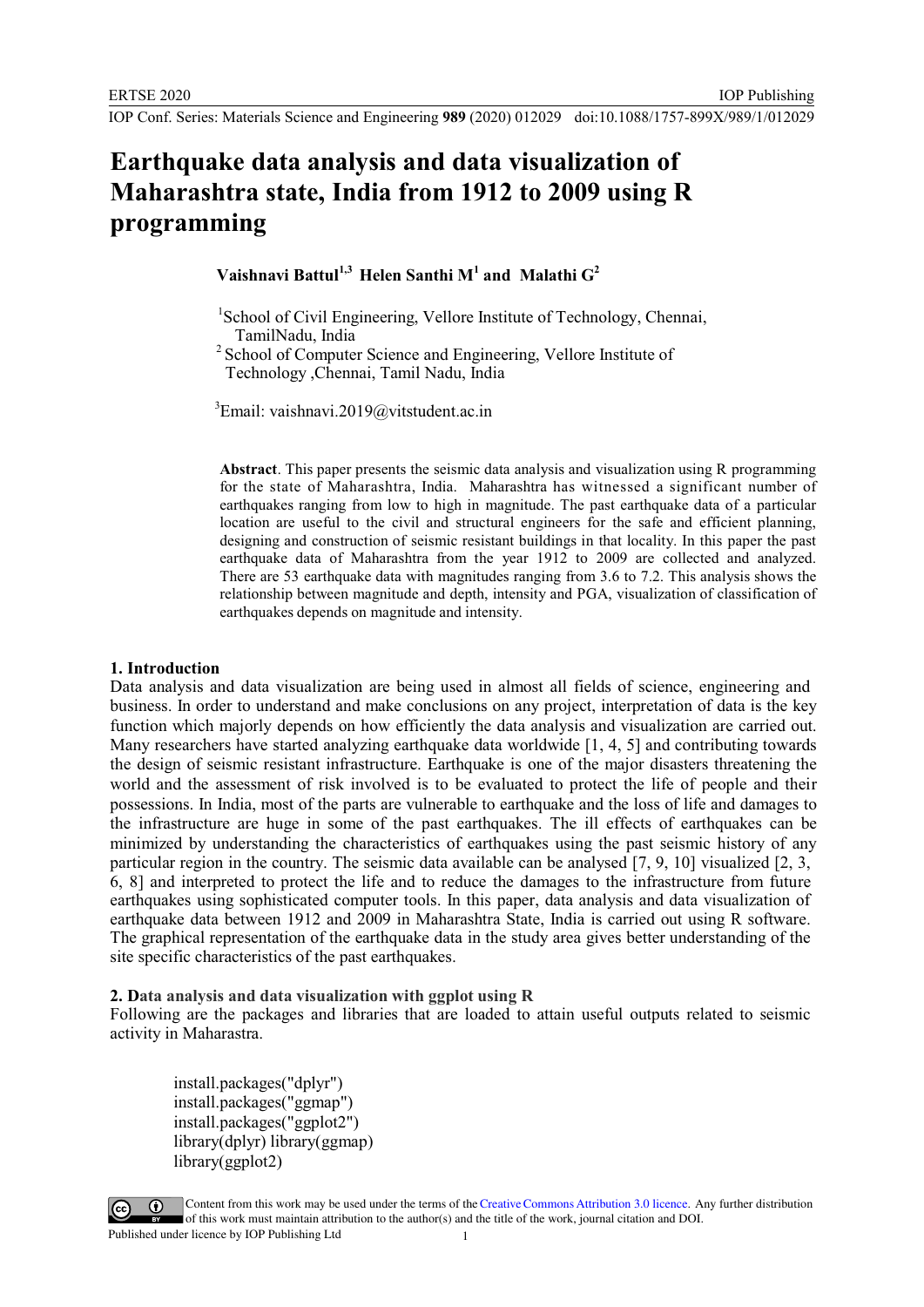## *2.1 Maharashtra earthquake dataset*

The past earthquake data of Maharashtra State are collected from the year 1912 to 2009 and the following steps are followed to read and view the data (Figure 1).

*Input:*

maha <- read.csv("maha.csv", stringsAsFactors = FALSE)<br> $v()$  function  $summary()$ Input: summary(maha)

| K:/EDA/J Component - RStudio                                                                                                                                                                                                                                                                                                                                                                                                                                                                                                                                                                                                                                                                                                                                                                                                                                                                                                                                                                                                                                                                                                                                                                                                     | $\Box$                                                                                                                                                                                                                                                                                                                                                                                                                                 | $\Sigma$<br>$\boxed{\square}$                                                                                                                                  |
|----------------------------------------------------------------------------------------------------------------------------------------------------------------------------------------------------------------------------------------------------------------------------------------------------------------------------------------------------------------------------------------------------------------------------------------------------------------------------------------------------------------------------------------------------------------------------------------------------------------------------------------------------------------------------------------------------------------------------------------------------------------------------------------------------------------------------------------------------------------------------------------------------------------------------------------------------------------------------------------------------------------------------------------------------------------------------------------------------------------------------------------------------------------------------------------------------------------------------------|----------------------------------------------------------------------------------------------------------------------------------------------------------------------------------------------------------------------------------------------------------------------------------------------------------------------------------------------------------------------------------------------------------------------------------------|----------------------------------------------------------------------------------------------------------------------------------------------------------------|
| File<br>Edit Code View Plots Session Build Debug<br>Profile<br>Help<br>Tools                                                                                                                                                                                                                                                                                                                                                                                                                                                                                                                                                                                                                                                                                                                                                                                                                                                                                                                                                                                                                                                                                                                                                     |                                                                                                                                                                                                                                                                                                                                                                                                                                        |                                                                                                                                                                |
| ۰<br>$-$ OR $-$<br>$\Box$ $\Box$ $\Diamond$ Go to file/function<br>- Addins -                                                                                                                                                                                                                                                                                                                                                                                                                                                                                                                                                                                                                                                                                                                                                                                                                                                                                                                                                                                                                                                                                                                                                    |                                                                                                                                                                                                                                                                                                                                                                                                                                        | <b>A</b> J Component *                                                                                                                                         |
| $\bullet$ eqplot2.R* $\times$<br>$\Box$<br><b>5 日日○Source on Save</b> Q / - 日 → Run → H → Source - 三<br>library(dplyr)<br>$\mathbf{1}$<br>library(qqmap)<br>$\overline{2}$<br>3<br>library(qqplot2)<br>$\overline{4}$<br>maha <- read.csv("maha.csv", stringsAsFactors = $FALSE$ )<br>5<br>summary(maha)<br>$\ddot{6}$<br>r<br>$\overline{7}$<br>5:14<br>(Top Level) :<br>R Script ±<br>Terminal ×<br>Console<br>Jobs<br>$\Box$<br>K:/EDA/J Component/<br>> maha <- read.csv("maha.csv", stringsAsFactors = FALSE)<br>> maha <- read.csv("maha.csv", stringsAsFactors = FALSE)<br>> summary(maha)<br>Latitude<br>Date<br>Longitude<br>Min.<br>: 19.62<br>:72.73<br>Length: 53<br>Min.<br>Class : character<br>1st Qu.: 19.76<br>1st Qu.: 74.46<br>Mode : character<br>Median $:19.87$<br>Median :78.53<br>: 19.85<br>:82.80<br>Mean<br>Mean<br>3rd Qu.:19.96<br>3rd Qu.: 94.03<br>: 20.00<br>Max.<br>: 99.83<br>Max.<br>Intensity<br>Depth<br>Mag<br>:1.000<br>:10.00<br>Min.<br>Min.<br>Min.<br>: 3.600<br>1st Qu.: 2.000<br>1st Qu.:10.00<br>1st Qu.: 4.400<br>Median :3.000<br>Median : 27.71<br>Median :4.700<br>: 3.283<br>: 23.10<br>:4.964<br>Mean<br>Mean<br>Mean<br>3rd Qu. : 4,000<br>3rd Qu.:30.62<br>3rd Qu. : 5,400 | Environment<br><b>History</b><br><b>Connections</b><br>Import Dataset v<br>$\rightarrow$<br>Global Environment<br>$\Omega$<br>Data<br>53 obs. of 6 variables<br><b>O</b> maha<br>O maha Sca. 4 obs. of 2 variables<br>Files<br>Plots<br>Packages<br>Help<br><b>Viewer</b><br>Of New Folder   O Delete   Rename<br>◯ X: > EDA > J Component<br>A Name<br>Ø.<br>.RData<br>.Rhistory<br>J Component.Rproj<br>O T<br>gqplot2.R<br>maha.csv | $\Box$<br>$\equiv$ List $\bullet$ $\mid$ $\mathbb{C}$ $\bullet$<br>$-\Box$<br>More -<br>R.<br>$\cdots$<br>Size<br>3.6 KB<br>1.9 KB<br>218 B<br>619 B<br>1.7 KB |

**Figure 1.** Data downloaded ready to read and view.

head() function

• Input:

head(maha)

It displays the data in Tabular form with headings to the columns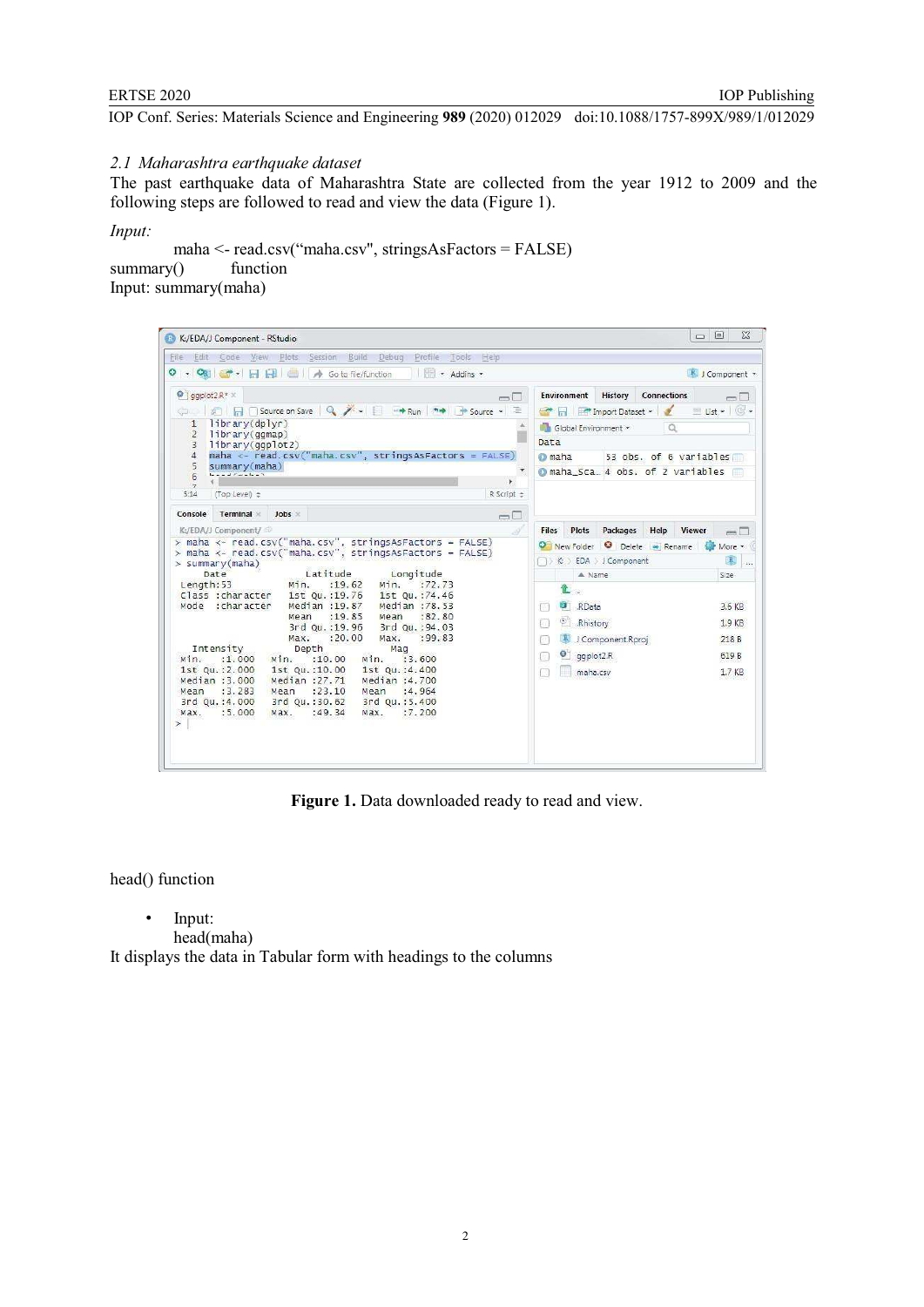| K:/EDA/J Component - RStudio                                                                                                                                                                                                                                                                                                                                                                                                                                                                                                                                                                                                                                                                                                                                                                                                                                   | $\overline{\mathbf{x}}$<br>$\Box$<br>فصفا                                                                                                                                                                                                                                                                                                                                                                                                                             |
|----------------------------------------------------------------------------------------------------------------------------------------------------------------------------------------------------------------------------------------------------------------------------------------------------------------------------------------------------------------------------------------------------------------------------------------------------------------------------------------------------------------------------------------------------------------------------------------------------------------------------------------------------------------------------------------------------------------------------------------------------------------------------------------------------------------------------------------------------------------|-----------------------------------------------------------------------------------------------------------------------------------------------------------------------------------------------------------------------------------------------------------------------------------------------------------------------------------------------------------------------------------------------------------------------------------------------------------------------|
| File Edit Code View Plots Session Build Debug Profile Tools Help                                                                                                                                                                                                                                                                                                                                                                                                                                                                                                                                                                                                                                                                                                                                                                                               |                                                                                                                                                                                                                                                                                                                                                                                                                                                                       |
| $\bullet$ .<br><b>CRT</b><br>$\rightarrow$<br>$\Box$ $\Box$ $\rightarrow$ Go to file/function<br>New Addins                                                                                                                                                                                                                                                                                                                                                                                                                                                                                                                                                                                                                                                                                                                                                    | I J Component .                                                                                                                                                                                                                                                                                                                                                                                                                                                       |
| $\bullet$ ggplot2.R $\times$<br>New EDA.R X<br>$=$ $\Box$<br><b>Contract of the Contract of Source on Save Q 2</b><br>$5 - 5$<br>₩ Source ▼<br>$\rightarrow$ Run<br>library(dplyr)<br>$\mathbf{1}$<br>library(qqmap)<br>$\overline{2}$<br>library(qqplot2)<br>3<br>maha <- read.csv("maha.csv", stringsAsFactors = FALSE)<br>$\overline{4}$<br>5<br>summary(maha)<br>6<br>head (maha)<br>lapply(maha, class)<br>7<br>plot (maha\$Maq)<br>8<br>$qplot(Maq, data = maha, bins = 30)$<br>9<br>maha\$Scale[maha\$Maq >= $8$ ] <- "Great Damage"<br>10<br>maha\$scale[maha\$Maq >= $7$ &<br>11<br>12<br>maha\$Maq <= $7.9$ ] <- "Serious Damage"<br>maha\$scale[maha\$Maq >= $6.1$ &<br>13<br>14<br>R Script &<br>(Top Level) :<br>6:11                                                                                                                             | Connections<br>Environment<br>History<br>$\equiv$<br>$\equiv$ List $\bullet$ $\circ$ $\bullet$<br>Import Dataset .<br>$\alpha$<br>Global Environment *<br><b>Data</b><br>53 obs. of 6 variables<br>maha<br>画<br>信<br>Omaha_Class 5 obs. of 2 variables<br>曲<br>maha_scale 4 obs. of 2 variables<br>Plots<br>Packages<br>Help<br><b>Viewer</b><br><b>Files</b><br>$\Box$<br>G<br>New Folder   O Delete   Rename   More *<br>R<br>$\Box$<br>EDA > J Component<br>$-224$ |
| <b>Jobs</b><br>Console<br><b>Terminal</b><br>oП<br>K:/EDA/J Component/<br>Deptit<br><b>INLENSILY</b><br>May<br>: 3.600<br>Min.<br>: 1.000<br>Min.<br>:10.00<br>Min.<br>1st Ou.: 2.000<br>1st Ou.:10.00<br>1st Ou.: 4.400<br>Median : 3,000<br>Median : 27.71<br>Median :4.700<br>:3.283<br>: 23.10<br>Mean<br>:4.964<br>Mean<br>Mean<br>3rd Qu.: 30.62<br>3rd Qu. : 4.000<br>3rd Qu.: 5.400<br>:5.000<br>:49.34<br>:7.200<br>Max.<br>Max.<br>Max.<br>$>$ head (maha)<br>Date Latitude Longitude Intensity Depth Mag<br>1, 5/23/1912<br>19.66<br>93.40<br>1 10.00 4.6<br>$2\frac{5}{23}/1912$<br>19.90<br>99.83<br>2, 10, 00, 4, 0<br>$3\frac{5}{23}/1912$<br>19.67<br>97.20<br>5 10.00 6.7<br>4 5/23/1912<br>19.74<br>96.20<br>524.995.3<br>19.73<br>95.72<br>$5 \frac{5}{23}/1912$<br>5 10.00 6.5<br>19.80<br>85.83<br>7/8/1918<br>6<br>1 10.00 3.9<br>$\geq$ | A Name<br>Size<br>Mc<br>÷.<br>$\mathbf{R}$<br>3.8 KB<br>.RData<br>No<br>$\odot$<br>.Rhistory<br>14.4 KB<br>N:<br>Ð<br>$^{\circ}$<br>qqplot2.R<br>4.1 KB<br>No<br>J Component.Rproj<br>218 B<br>No<br>maha.csv<br>No<br>1.7 KB<br>No<br><sup>O</sup> New EDA.R<br>3.3 KB                                                                                                                                                                                               |

**Figure 2.** Data arranged in columns.

lapply() function

- To display the earthquake data the above outputs from the summary () and head() functions are helpful.
- The lapply() command is useful to see classes of data.<br>• Input
- Input lapply(maha, class)

## *2.2 Maharashtra earthquake plot*

Figure 3 depicts the plot of the magnitude of each earthquake. It is seen that the plot is scattered because of the frequency of occurrence of earthquakes. From the plot it is recognized that most of the earthquakes are lower scaled ones.

Input

#Plot of Magnitude of each Earthquake plot(maha\$Mag)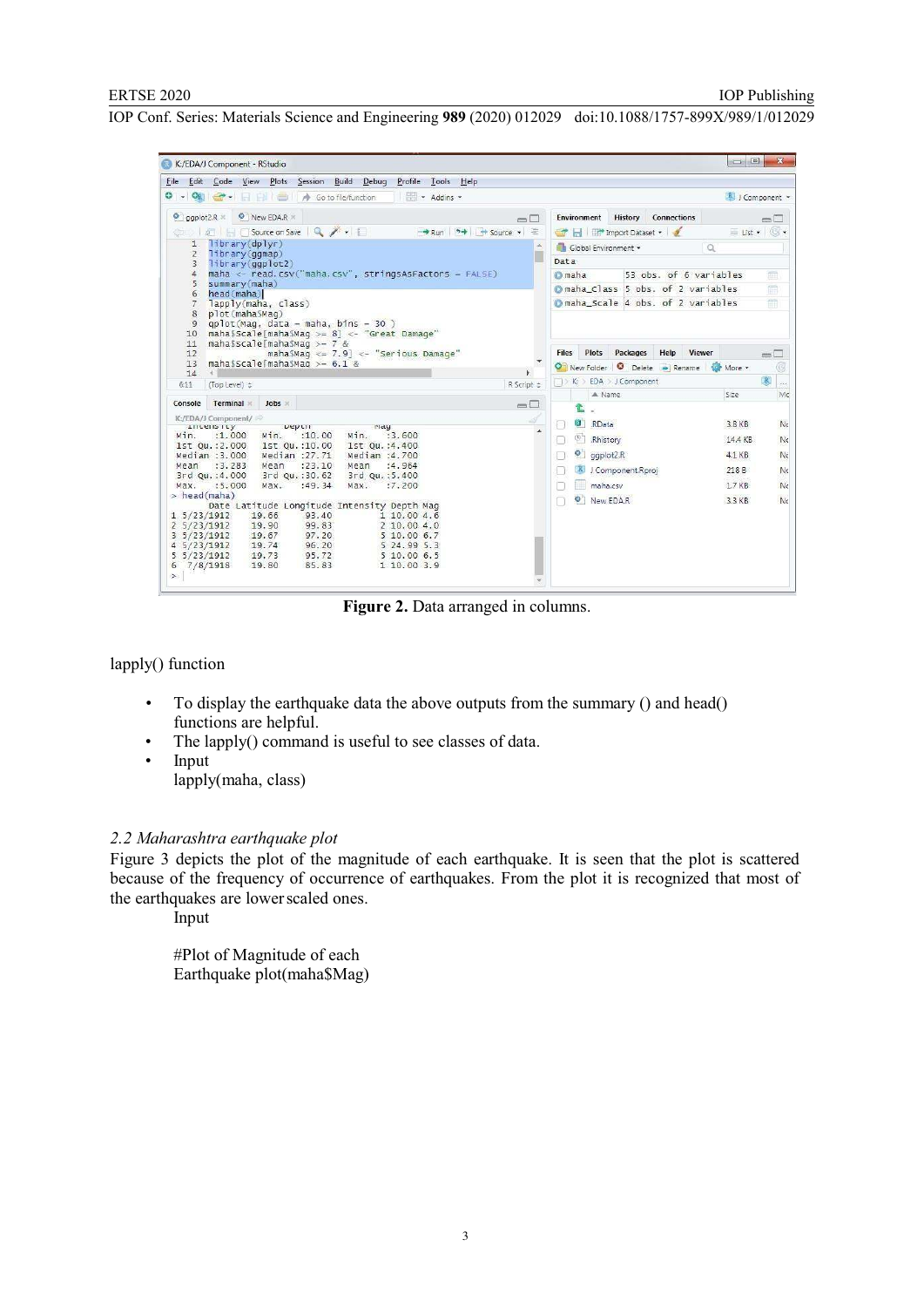

**Figure 3.** Earthquake magnitude plot (Scattered).

 The above details can also be presented in another way of plotting as shown Figure 4 that would be easily understandable, **qplot()**.

#qplot of Magnitude and Total Count qplot(Mag, data = maha, bins =  $50$ )

| K:/EDA/J Component - RStudio                                                                   |                  |                                  | $\Box$ $\Box$<br>$-x$                 |
|------------------------------------------------------------------------------------------------|------------------|----------------------------------|---------------------------------------|
| File Edit Code View Plots Session Build Debug<br>Profile<br>Tools Help                         |                  |                                  |                                       |
| $\Box$ $\Box$ $\Box$ $\Box$ Go to file/function<br>0.007<br>- Addins -                         |                  |                                  | J Component *                         |
| O New EDA.R<br>$\bullet$ gapiot2.R $\times$<br>$\Box\Box$                                      | Environment      | <b>History</b> Connections       | m D                                   |
| © 50   81         Source on Save   Q / -     →   9+   + Source -                               | Import Dataset . |                                  | $\equiv$ List $\cdot$ $\circ$ $\cdot$ |
| lapply(maha, class)<br>plot (maha\$Maq)<br>8                                                   |                  | Global Environment .<br>$\alpha$ |                                       |
| $aplot(Maq, data = maha, bins = 30)$<br>9                                                      | Dat a            |                                  |                                       |
| maha\$Scale[maha\$Maq >= $8$ ] <- "Great Damage"<br>10                                         | <b>O</b> maha    | 53 obs. of 6 variables           |                                       |
| maha\$Scale[maha\$Maq >= $7$ &<br>11<br>maha\$Maq <= $7.9$ ] <- "Serious Damage"<br>12         | O maha Class     | 5 obs. of 2 variables            | $\blacksquare$                        |
| maha\$Scale maha\$Maq >= $6.1$ &<br>13                                                         | C maha scale     | 4 obs. of 2 variables            | 面                                     |
| maha\$Maq <= $6.9$ ] <- "Severe Damage.<br>14<br>$\mathbf{B}$ of $\mathbf{A}$ and $\mathbf{B}$ |                  |                                  |                                       |
| 15<br>¥.<br>$\tau$                                                                             |                  |                                  |                                       |
| R Script ±<br>(Top Level) :<br>9:36                                                            |                  |                                  |                                       |
| Terminal x<br>Jobs<br>Console<br>$-\Box$                                                       | Plots<br>Files   | Packages<br>Help<br>Viewer       |                                       |
| K:/EDA/J Component/                                                                            | <b>信号</b>        | 2 Zoom - Export - 0              |                                       |
| [1] "character"                                                                                | $6 -$            |                                  |                                       |
| SLatitude                                                                                      |                  |                                  |                                       |
| [1] "numeric"                                                                                  |                  |                                  |                                       |
| SLongitude                                                                                     |                  |                                  |                                       |
| [1] "numeric"                                                                                  | $4 -$            |                                  |                                       |
|                                                                                                |                  |                                  |                                       |
| SIntensity<br>[1] "integer"                                                                    |                  |                                  |                                       |
|                                                                                                |                  |                                  |                                       |
| SDepth<br>[1] "numeric"                                                                        | $2 -$            |                                  |                                       |
|                                                                                                |                  |                                  |                                       |
| <b>SMag</b>                                                                                    |                  |                                  |                                       |
| $[1]$ "numeric"                                                                                | $0 -$            |                                  |                                       |
| $>$ $p$ l ot (maha\$Maq)                                                                       |                  |                                  |                                       |
| > $qplot(Maq, data = maha, bins = 30)$                                                         |                  | $\overline{5}$                   | $\overline{6}$                        |
| $\geq$                                                                                         |                  | Mag                              |                                       |

**Figure 4**. Earthquake magnitude plot (Bar chart).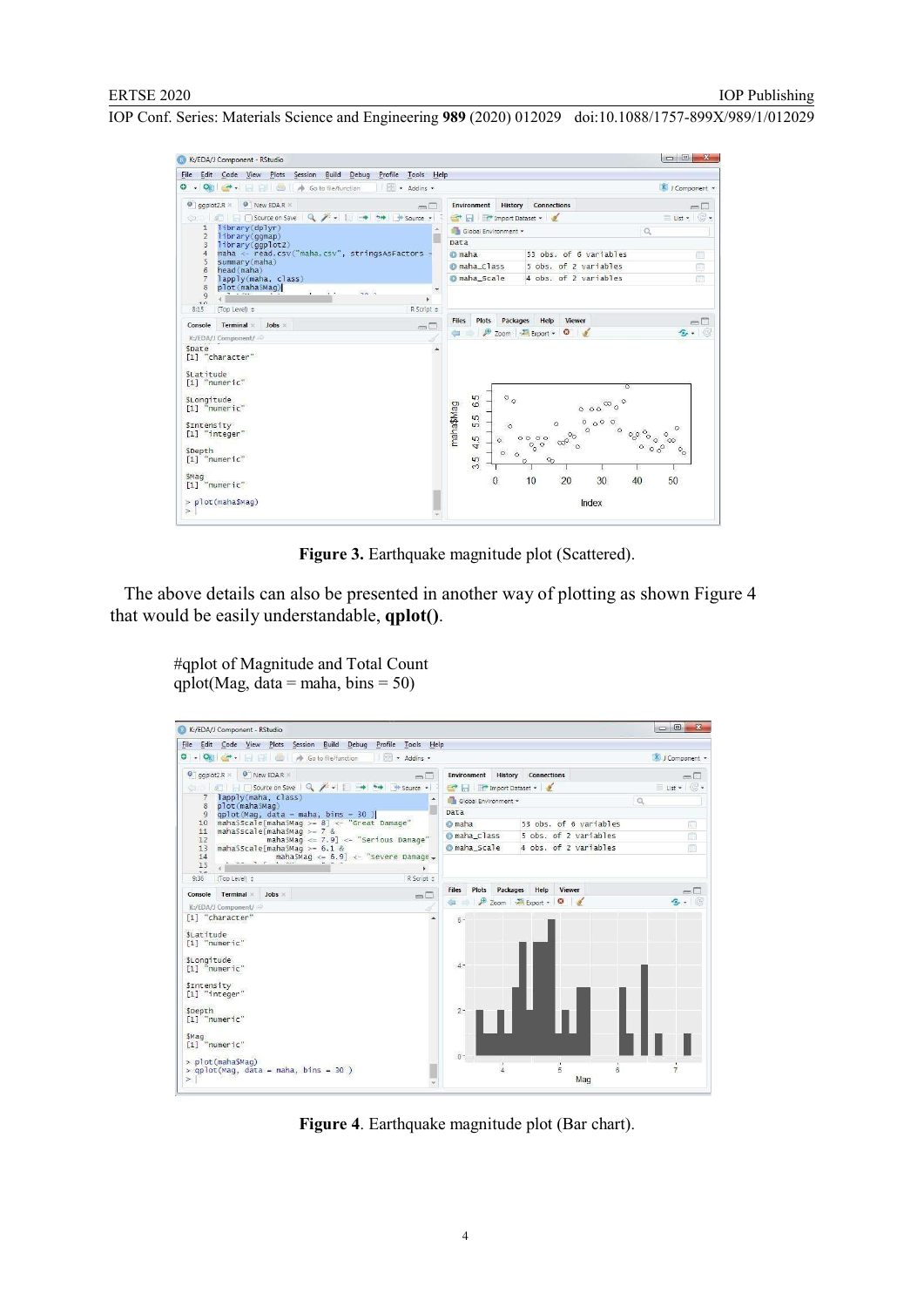#### *2.3 Scale of earthquake magnitude*

Generally the earthquake magnitude is scaled based on the severity of the earthquakes. Table 1 shows the various levels of earthquake scale adopted in the study and it is found that the damage level falls under minor damage.

| Magnitude    | Damage level                                      |
|--------------|---------------------------------------------------|
| < 2.5        | Limited damage represents very small damage       |
| 2.5 to 5.4   | Minor damage represents small damage              |
| 5.5 to $6.0$ | Slight damage represents noticeable damage        |
| 6.1 to 6.9   | Severe damage represents highly noticeable damage |
| 7.0 to 7.9   | Serious damage represents very severe damage      |
| >8.0         | Great damage represents very high damage          |

| Table 1. Damage level for different earthquake magnitude. |  |
|-----------------------------------------------------------|--|
|                                                           |  |

 The damage levels of earthquake in Maharastra state can be visualized using the following steps and the plot is shown in figure 5.

ggplot(data = maha\_Scale, aes(x = Scale, y = n, fill = Scale)) + geom bar(stat = "identity") +

xlab("Earthquake Magnitude by Scale") + ylab("Total Earthquakes") +

ggtitle("Maharashtra Earthquake Magnitude Scale") + theme(axis.text.x = element text(angle = 45, hjust = 1)) + theme(plot.title = element text(hjust =  $0.5$ ))



**Figure 5**. Visualization of earthquake damage levels.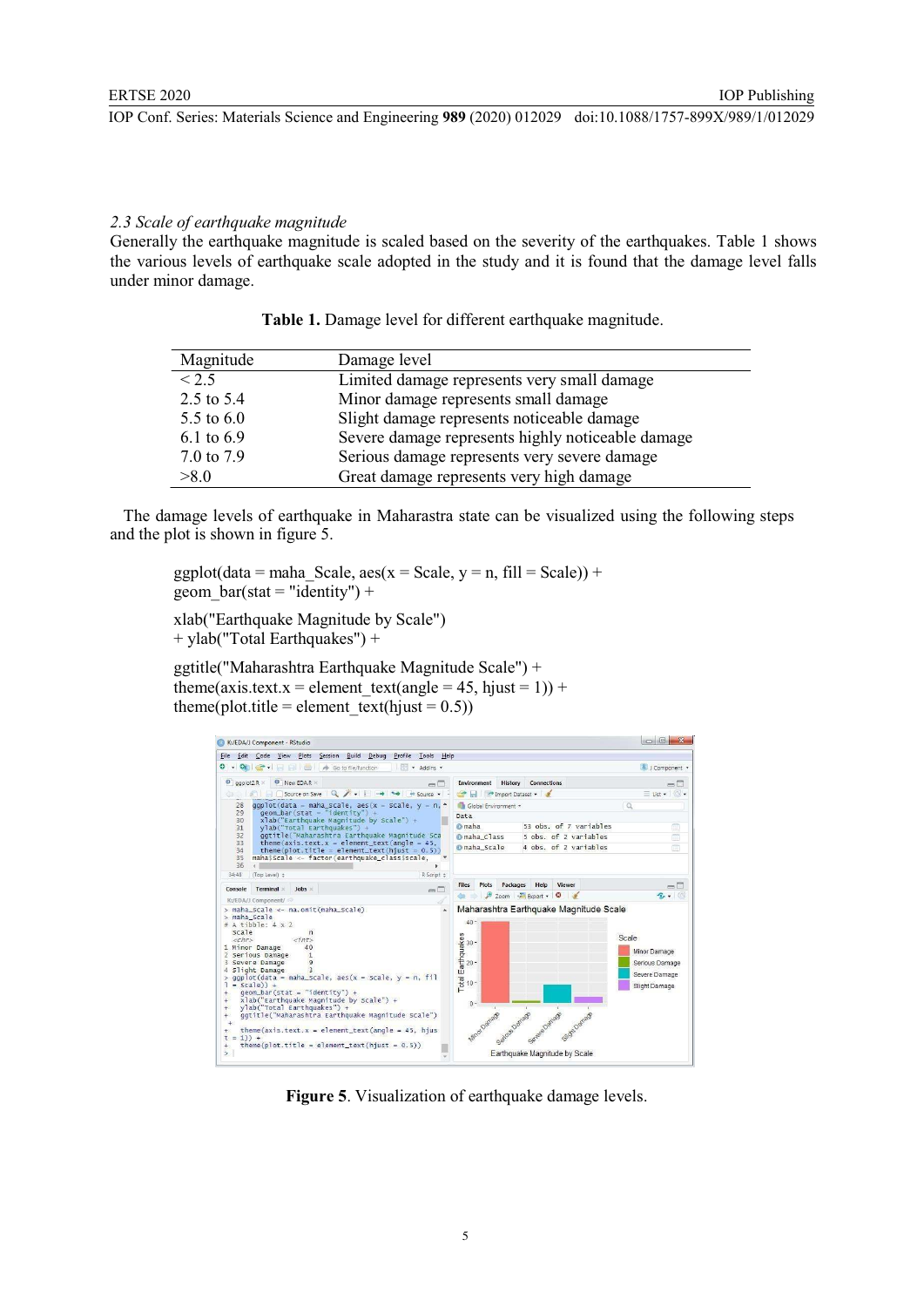### *2.4 Earthquake Scatter plot of magnitude and depth*

Earthquakes represented in terms of magnitude and depth would be useful to check the influence od depth on magnitude of any earthquake. Here the earthquakes are classified based on the depth of origin of earthquake as follows. If the depth is from 0 to 70 km, it is shallow earthquake; from 70 to 300 km, it is intermediate earthquake; from 300 to 700 km, it is deep earthquake.

 In order to find the influence of depth on the earthquake magnitude, a scatter plot is produced. Here the magnitude is scaled between zero and eight. From the plot, it can be seen that the correlation between the depth and the magnitude is positive.



 **Figure 6**. Depth versus magnitude plot.

*2.5 get\_map() and ggmap() for mapping earthquakes* Now the data is ready and for mapping, get map() and ggmap() functions are used.  $(map < - get map(c(left = 72.25345, bottom = 15.321458, right =$  $100.099334$ , top = 21.559652))) ggmap(map)

 $gamma(max, extent = "device")$  $+$  geom point(data = maha,  $\text{aes}(x = \text{Longitude}, y = \text{Latitude}, \text{color} = \text{Mag}, \text{size} = \text{Depth})$ ) + scale colour gradient(low = "yellow", high = "red")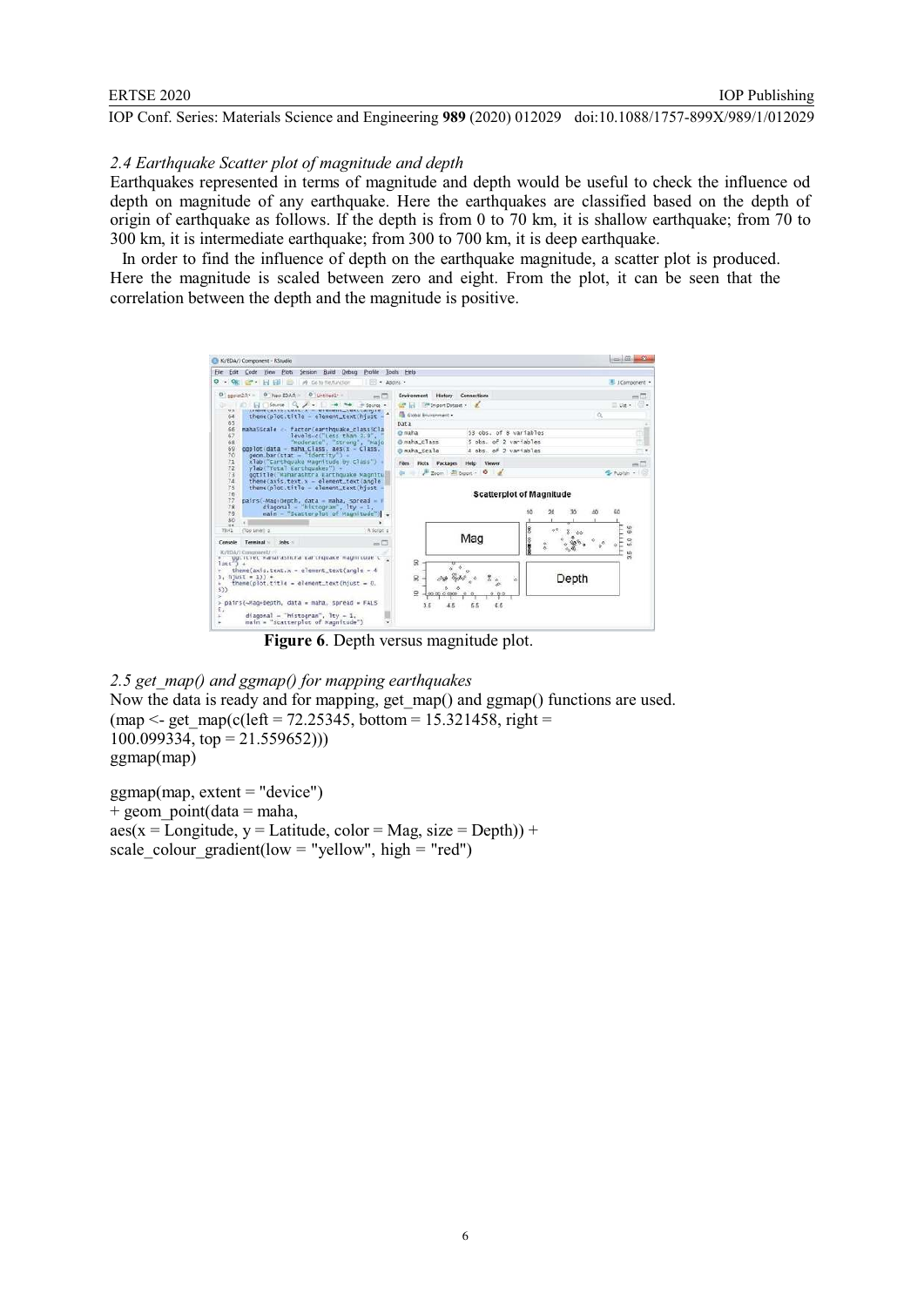

 **Figure 7.** Mapping of earthquakes.

#### **3. Regression model**

Multiple regression analysis is carried out with three independent variables such as epicentral distance, depth and magnitude of earthquake and peak ground acceleration (PGA) as dependant variable. From the intercept and coefficient values, the mathematical equation is obtained as below.

 $Y = 1.963736194 \times 10^{-3} X_1 - 2.874770724 \times 10^{-4} X_2 + 7.174167726 \times 10^{-1} X_3 - 1.639089517 \times 10^{-1}$  $R^2$  = 0.8054246502



 **Figure 8.** Correlation between actual and predicted PGA

#### **4. Conclusion**

The past earthquake data of Maharashtra state are collected, analyzed and visualized using R programming to understand the earthquake activities easily and meaningfully. Also the equation for PGA is arrived at from multiple regression analysis to predict the earthquake size. Similar kind of investigation can be conducted for all the vulnerable regions in the country to predict the characteristics of earthquakes and to design safer infrastructure. of earthquakes and to design safer infrastructure.